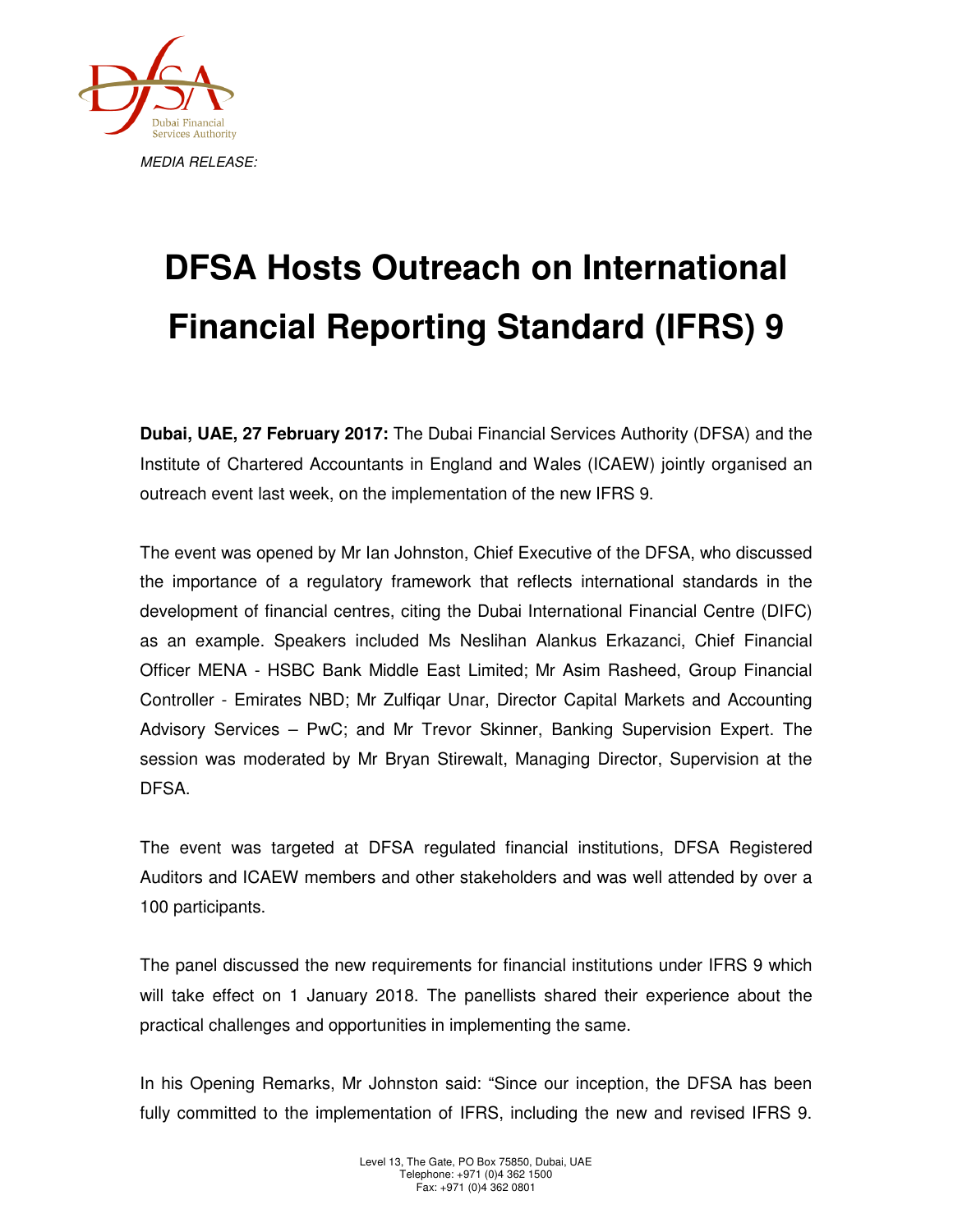

From our continuous communication with the financial institutions in the DIFC, as well as their home regulators, we trust that they are well positioned to deal with the new standard."

Mr Michael Armstrong, FCA and ICAEW Regional Director for the Middle East, Africa and South Asia (MEASA), said: "IFRS 9 is a milestone in the world of financial reporting but preparing for it is complex. The key to ensuring compliance is to start preparing now to instigate the required changes. Regional banks and financial institutions must speed up their efforts and get ready before IFRS 9 is introduced in just 10 months from now. While preparation for IFRS 9 requires time and money, it will bring financial institutions into a new world of long term forecasting."

**- Ends -**

## **For further information please contact:**

Corporate Communications Dubai Financial Services Authority Level 13, The Gate, West Wing Dubai, UAE Tel: +971 (0)4 362 1613 Email: DFSAcorpcomms@dfsa.ae www.dfsa.ae

## **Editor's notes:**

**The Dubai Financial Services Authority (DFSA)** is the independent regulator of financial services conducted in or from the Dubai International Financial Centre (DIFC), a purpose-built financial free-zone in Dubai. The DFSA's regulatory mandate covers asset management, banking and credit services, securities, collective investment funds, custody and trust services, commodities futures trading, Islamic finance, insurance, an international equities exchange and an international commodities derivatives exchange. In addition to regulating financial and ancillary services, the DFSA is responsible for supervising and enforcing Anti-Money Laundering (AML) and Combating the Financing of Terrorism (CFT) requirements applicable in the DIFC. The DFSA has also accepted a delegation of powers from the DIFC Registrar of Companies (RoC) to investigate the affairs of DIFC companies and partnerships.

**Ian Johnston** was appointed as Chief Executive of the DFSA in June 2012. Ian joined the DFSA in November 2006, as a Managing Director, to head the Policy and Legal Services Division.

Ian was admitted to practice Law in Australia in the early 1980s and has spent most of his career in the private sector. He held a number of senior positions within the financial sector and was CEO of one of Australia's major Trustee Companies. During that time, Ian played a leading role in the Trustee industry and served on the National Council of the Trustee Corporations Association.

In 1999, Ian joined the Australian Securities and Investments Commission where he held the position of Executive Director, Financial Services regulation, and spent several terms as an acting Commissioner. In 2005, Ian took up a position with the Hong Kong Securities and Futures Commission as a Special Advisor.